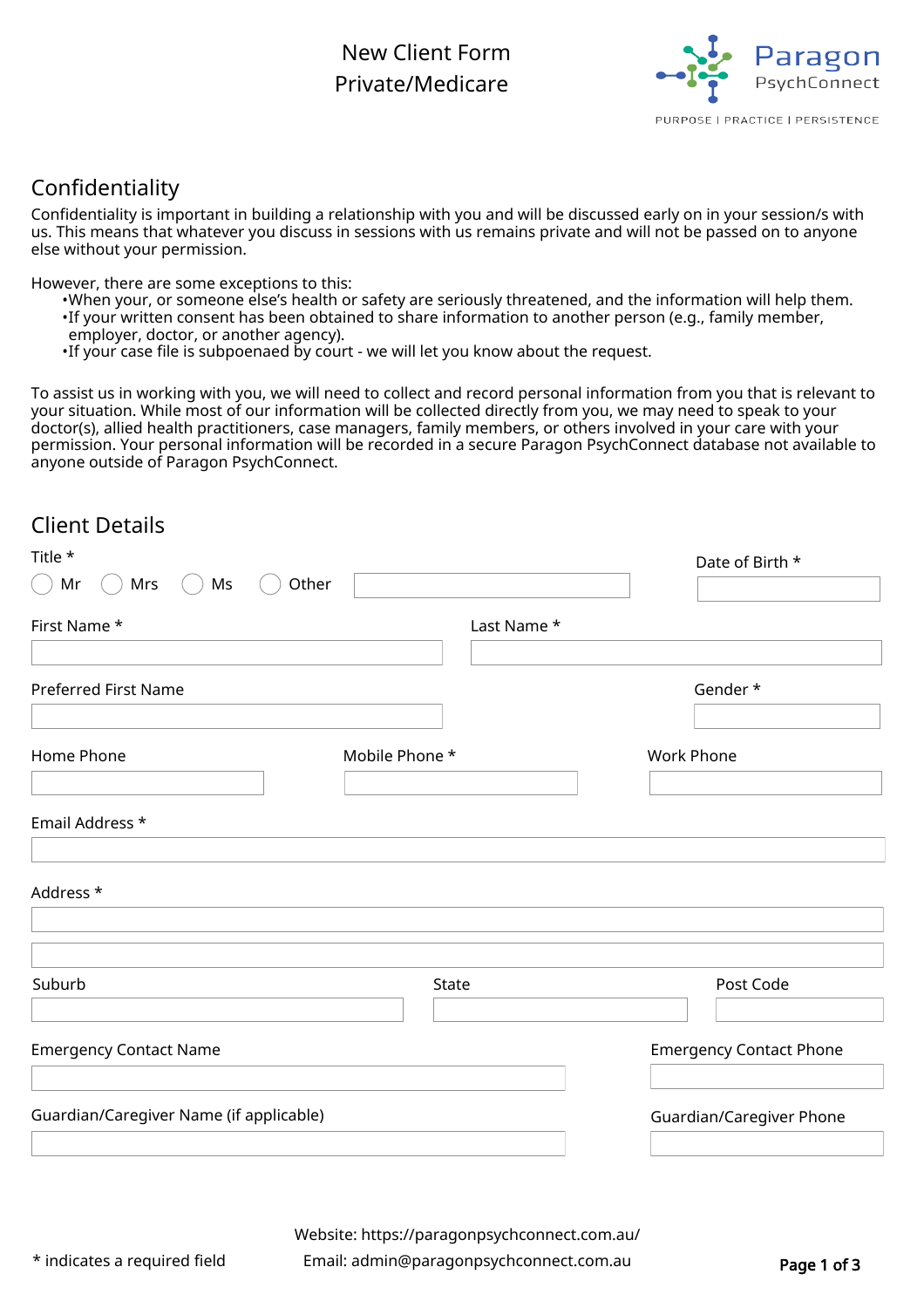New Client Form Private/Medicare



### Private/Medicare Details

| Private Health Insurance (Extras) *                                                                                                                                                                           | Private Health Insurance Fund |                                              |
|---------------------------------------------------------------------------------------------------------------------------------------------------------------------------------------------------------------|-------------------------------|----------------------------------------------|
| No<br>Yes                                                                                                                                                                                                     |                               |                                              |
| Centrelink (Job Seeker, Disability Support Pension, Aged Care Pension) *<br>Yes.<br>No.                                                                                                                       |                               | Medicare Mental Health Plan *<br>Yes.<br>No. |
| PLEASE NOTE: Concession rate is ONLY if you are in receipt of Centrelink payments (Aged Pension, New Start,<br>Disability etc). This will have been discussed with you at the time you made your appointment. |                               |                                              |
| Referring Doctor Name                                                                                                                                                                                         |                               |                                              |
| Referring Doctor Provider Number                                                                                                                                                                              |                               | Date Referred                                |
|                                                                                                                                                                                                               |                               |                                              |

File Attachments

If you are filling in this form manually, please attach all relevant documents for this Private/Medicare form.